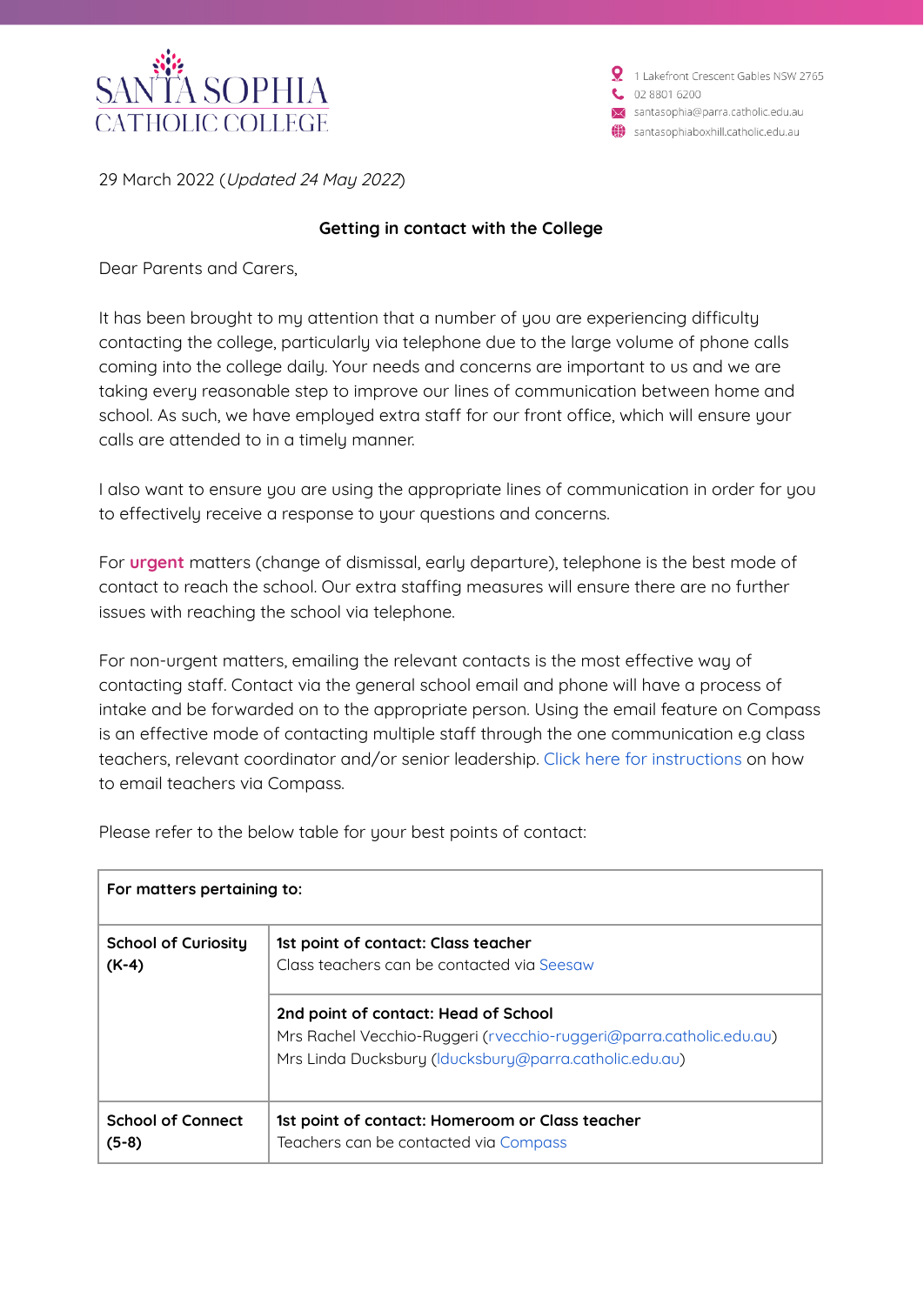|                                                      | 2nd point of contact: Wellbeing Leaders<br>Year 5 & 6 - Mr Domenic Badolato (dbadolato@parra.catholic.edu.au)<br>Year 7 - Miss Allison Gardiner (agardiner2@parra.catholic.edu.au)<br>Year 8 - Mr Dermott Morgan (dmorgan5@parra.catholic.edu.au) |
|------------------------------------------------------|---------------------------------------------------------------------------------------------------------------------------------------------------------------------------------------------------------------------------------------------------|
|                                                      | 3rd point of contact: Head of School                                                                                                                                                                                                              |
|                                                      | Mr George Arcella - Assistant Principal (garcella@parra.catholic.edu.au)<br>Mrs Gabriela Osterlund (gosterlund@parra.catholic.edu.au)                                                                                                             |
| <b>School of Challenge</b><br>$(9-12)$               | 1st point of contact: Homeroom or Class teacher<br>Teachers can be contacted via Compass                                                                                                                                                          |
|                                                      | 2nd point of contact: Wellbeing Leaders<br>Year 9 - Mrs Stephanie Tucker (stucker4@parra.catholic.edu.au)<br>Year 10 & 11 - Mrs Suzan Erenbay (serenbay@parra.catholic.edu.au)                                                                    |
|                                                      | 3rd point of contact: Head of School<br>Mr Jeffrey Phillips - Assistant Principal (jphillips3@parra.catholic.edu.au)<br>Mrs Lisa Kalocsai (Ikalocsai@parra.catholic.edu.au)                                                                       |
| <b>Whole College</b>                                 | 1st point of contact:                                                                                                                                                                                                                             |
| (i.e. bags, lockers,<br>buses, enrolment<br>$etc.$ ) | Cassandra Powell (Assistant to the College Principal Mr Mark De Vries)<br>santasophia@parra.catholic.edu.au                                                                                                                                       |
|                                                      | Other sources of information:                                                                                                                                                                                                                     |
|                                                      | Parent Support Hub NEW!                                                                                                                                                                                                                           |
|                                                      | Digital portfolios help<br>$\circ$<br>Compass help<br>$\circ$                                                                                                                                                                                     |
|                                                      | Seesaw help<br>$\circ$                                                                                                                                                                                                                            |
|                                                      | Santa Sophia Website - Frequently Asked Questions                                                                                                                                                                                                 |

Our staff are dedicated educators who are highly committed to the individual needs of each of the students in our care. Throughout the day they are fully engaged in teaching, leading, duties, meetings, school events and administration. **Staff will aim to respond in working hours within 24-48 hours from the time they receive your communication. Of course, emergencies or urgent and sensitive matters will be given the highest priority by leadership and teachers.**

Please remember that when you interact with school staff, we're all on the same team to support your child. It is important to us that communication takes place with mutual respect, openness, trust and in the interests of all students. We believe all members of our community should be treated with courtesy and respect by school staff, and it is expected that they will be respected by parents in return.